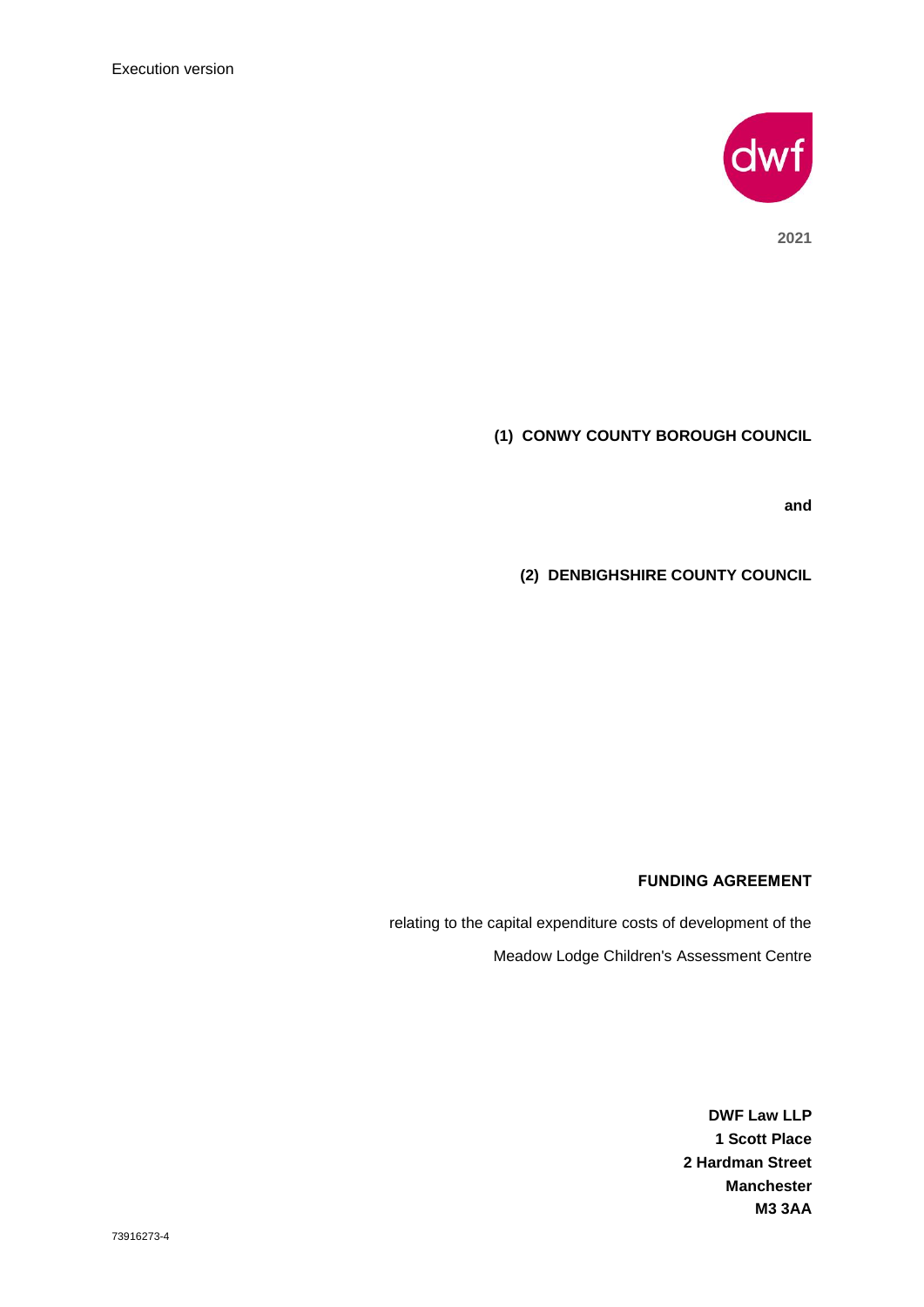## **CONTENTS**

| 1. | Definitions and interpretation |                |
|----|--------------------------------|----------------|
| 2. | <b>Preliminary Steps</b>       | 3              |
| 3. | <b>Funding Commitment</b>      | $\overline{4}$ |
| 4. | Centre Funding and Governance  | $\overline{4}$ |
| 5. | Confidentiality                | 5              |
| 6. | Termination                    | 5              |
| 7. | <b>General Provisions</b>      | 5              |
|    |                                |                |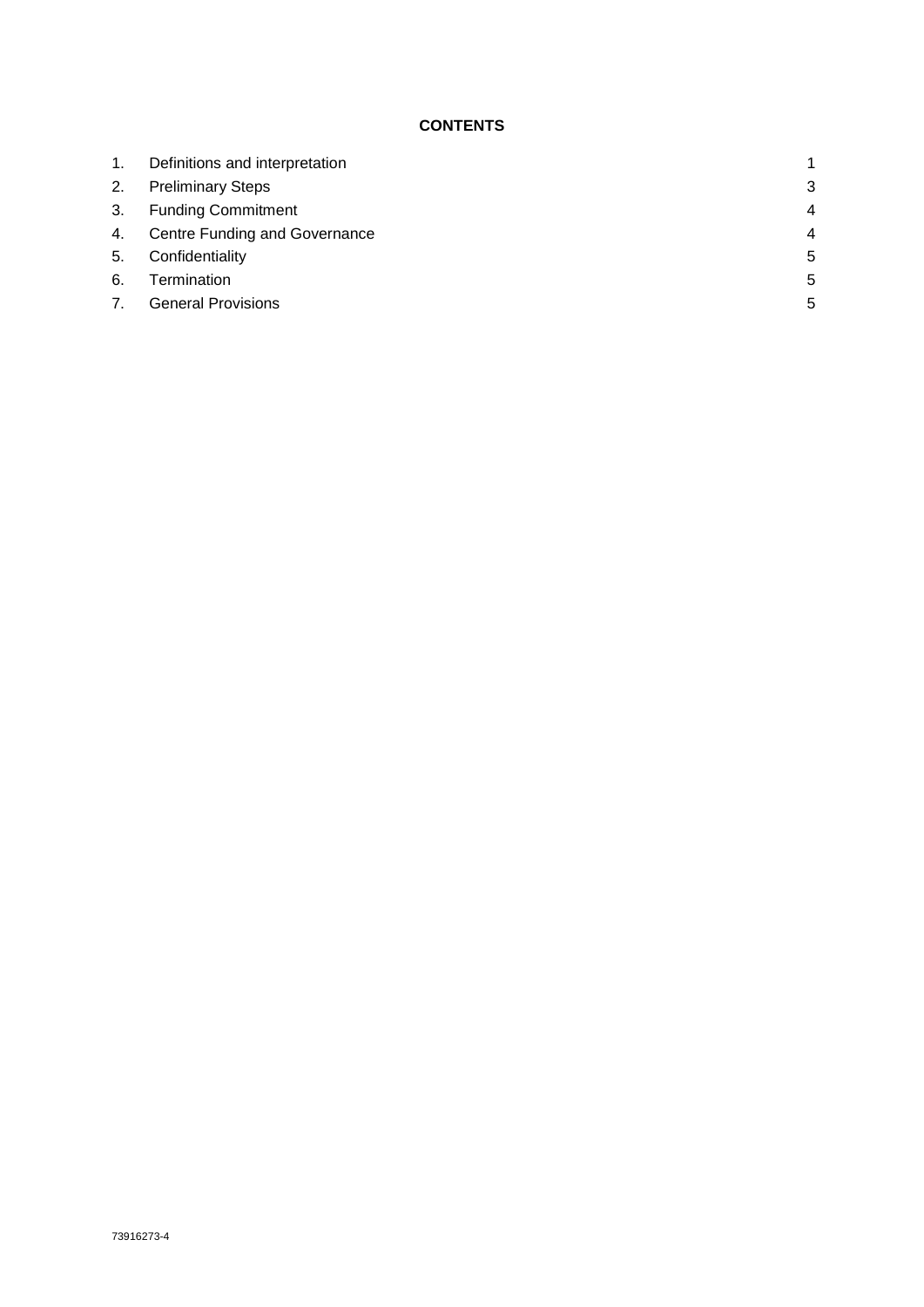## **BETWEEN**

- (1) **CONWY COUNTY BOROUGH COUNCIL** of Bodlondeb, Bangor Road, Conwy, LL32 8DU (**"Conwy"**); and
- (2) **DENBIGHSHIRE COUNTY COUNCIL** of Wynnstay Road, Ruthin, LL15 1YN (**"Denbigh"**).

## **BACKGROUND**

- (A) Conwy has agreed to procure the Works for a building that is intended to become the Centre, and which is subsequently to be operated, managed and ongoing costs funded on terms to be agreed between the Parties and also Betsi Cadwaladr University Health Board (the "**Board**").
- (B) The Parties acknowledge that prior to this Works procurement by Conwy the Parties must agree the basis on which the costs of the Works are to allocated between the Parties.
- (C) The terms on which that allocation of costs has been agreed are set out below. The operational and ongoing funding arrangements of the Centre following completion of the Works shall be the subject of a separate agreement.

### **TERMS AGREED**:

#### 1. **Definitions and interpretation**

1.1 The following definitions and rules of interpretation apply in this Agreement (including the Background):

| "Applicable Law"       | any and all applicable laws, regulations or guidance and<br>any applicable and binding judgment of a relevant court<br>of law;                             |
|------------------------|------------------------------------------------------------------------------------------------------------------------------------------------------------|
| "Business Day"         | a day other than a Saturday, Sunday or public holiday in<br>England and Wales when banks in London are open for<br>business;                               |
| "CAPEX Items"          | those items of capital expenditure which relate to the<br>design and build of the Centre and which are identified<br>in the Schedule;                      |
| "Centre"               | the building that is intended to be constructed at the<br>Property pursuant to the Works Contract, and then<br>operated as a children's assessment centre; |
| "Commencement<br>Date" | the date of this Agreement;                                                                                                                                |
| "Contractor"           | the contractor appointed under the Works Contract by<br>Conwy following the Tender Process;                                                                |
| "Fund"                 | the Integrated Care Fund;                                                                                                                                  |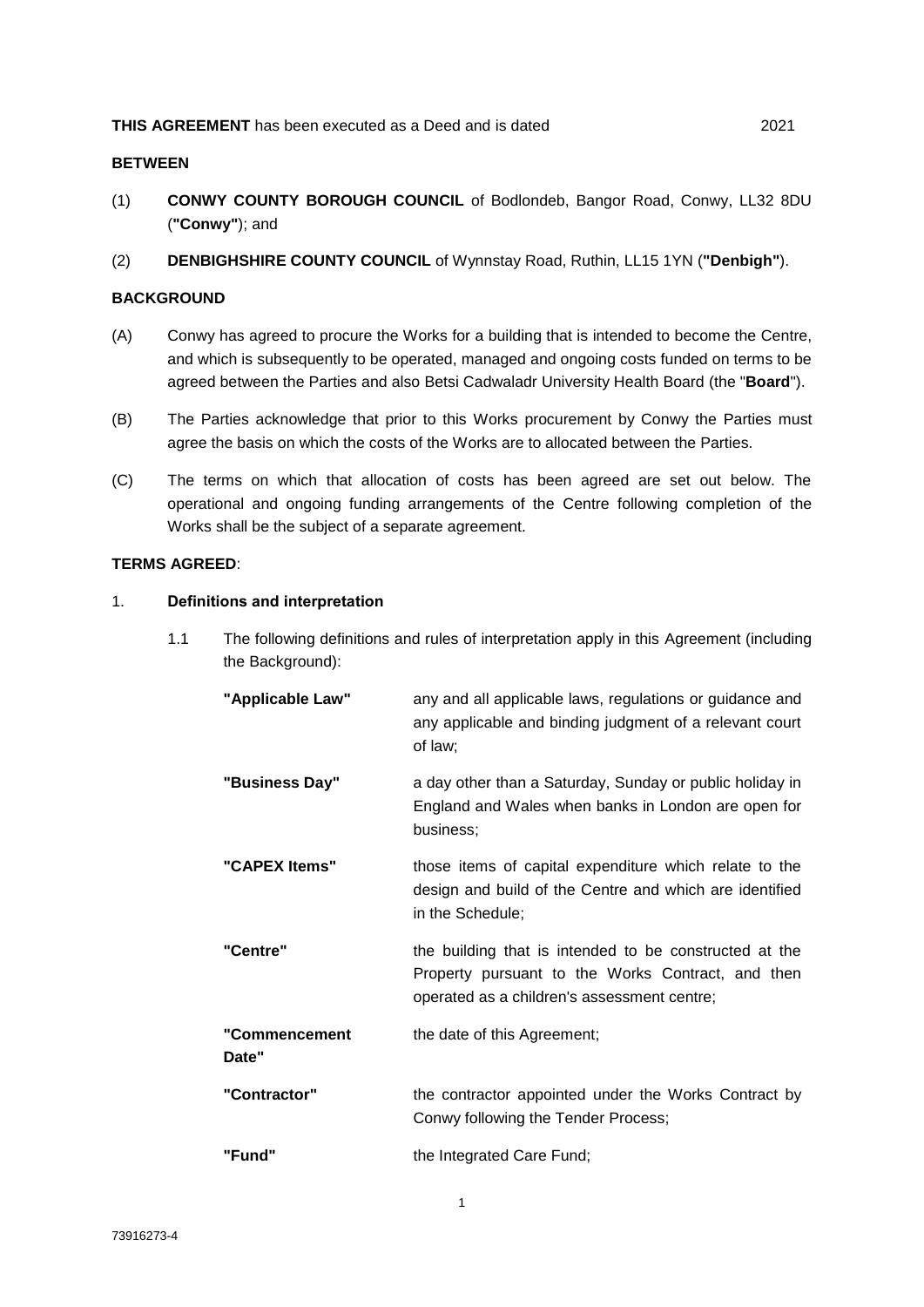| "Maximum CAPEX<br>Value"          | £2,687,524 (two million six hundred and eighty-seven<br>thousand five hundred and twenty-four pounds),<br>inclusive of VAT;                                               |  |
|-----------------------------------|---------------------------------------------------------------------------------------------------------------------------------------------------------------------------|--|
| "Party"                           | a party to this agreement (and "Parties" will be<br>construed accordingly);                                                                                               |  |
| "Property"                        | the land known as Meadow Lodge Cottage and Meadow<br>Lodge, 247 Abergele Road, Old Colwyn, Colwyn Bay<br>LL29 9YF;                                                        |  |
| "Tender Cost"                     | the cost (including any provisional/contingency sums)<br>agreed by Conwy with the contractor(s) to be appointed<br>to undertake the Works pursuant to the Tender Process; |  |
| "Tender Cost<br><b>Condition"</b> | the condition by which the Tender Cost is confirmed or<br>approved in accordance with clause 2;                                                                           |  |
| "Tender Process"                  | the formal legal process for the procurement of the<br>Works such procurement to be on the basis of the<br><b>Works Contract:</b>                                         |  |
| "VAT"                             | value added tax chargeable under the Value Added Tax<br>Act 1994;                                                                                                         |  |
| "Works"                           | the design and construction of the Centre; and                                                                                                                            |  |
| "Works Contract"                  | a fixed price contract for the Works.                                                                                                                                     |  |

- 1.2 References to **"clauses"** are to the clauses of this Agreement. Clause headings shall not affect the interpretation of this Agreement.
- 1.3 A reference to **"this Agreement"** or to any other agreement or document referred to in this Agreement is a reference to this agreement (executed as a deed) or such other agreement or document as varied or novated (in each case, other than in breach of the provisions of this Agreement) from time to time.
- 1.4 Unless the context otherwise requires, words in the singular shall include the plural and in the plural shall include the singular.
- 1.5 A reference to a statute or statutory provision or to Applicable Law:
	- 1.5.1 shall include all subordinate legislation made from time to time under the same; and
	- 1.5.2 is a reference to the same as amended, extended, superseded or consolidated from time to time.
- 1.6 A reference to **"writing"** or **"written"** includes email (including all attachments) but not communication by SMS or similar text messaging facilities.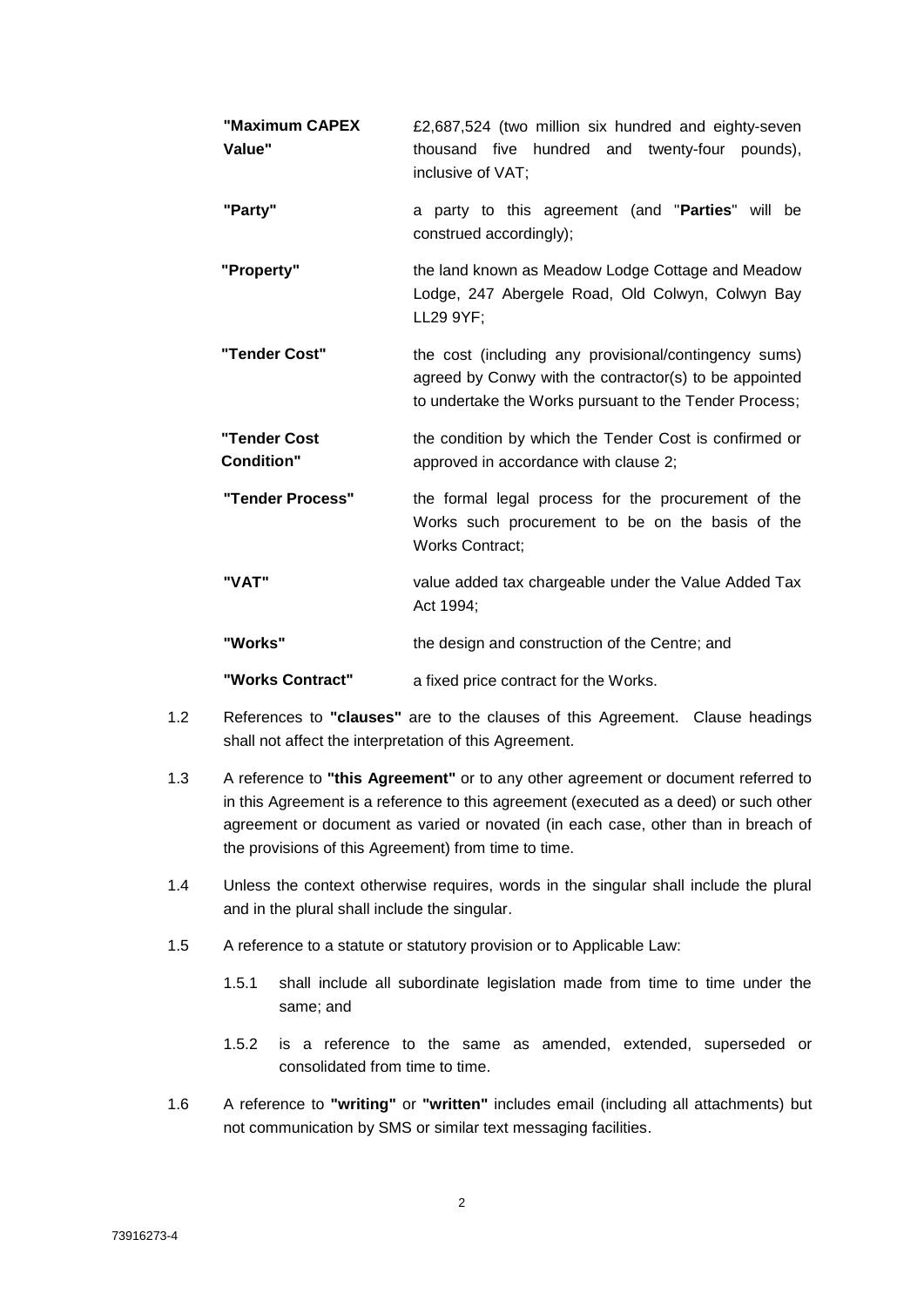- 1.7 An obligation on a Party not to do and/or omit to do something includes an obligation not to allow that thing to be done and/or omitted to be done.
- 1.8 Any words following the terms **"including"**, **"include"**, **"in particular"**, **"for example"** or any similar expression shall be construed as illustrative and shall not limit the generality of the related general words.

### 2. **Preliminary Steps**

- 2.1 Promptly following the Commencement Date Conwy shall initiate the Tender Process and as soon as practicable (within the lawful parameters of the Tender Process) Conwy will obtain the Tender Cost. Conwy shall promptly notify the other Parties in writing with the details of the Tender Cost.
- 2.2 The Tender Cost Condition shall be satisfied in the following circumstances:
	- 2.2.1 the Tender Cost does not make the overall cost of the design and build of the Centre exceed the Maximum CAPEX Value; or
	- 2.2.2 the Tender Cost does make the overall cost of the design and build of the Centre exceed the Maximum CAPEX Value, but the Parties agree either:
		- 2.2.2.1 a basis on which one or more of the Parties will be responsible for, and to fund, the excess out of its or their own resources; or
		- 2.2.2.2 revision(s) to the specification for the Centre which reduce the Tender Costs such that the Maximum CAPEX Value is not exceeded; or
		- 2.2.2.3 a combination of clauses 2.2.2.1 and 2.2.2.2,

following the process in clause 2.3.

- 2.3 If the Tender Cost does not make the overall cost of the design and build of the Centre exceed the Maximum CAPEX Value, then:
	- 2.3.1 Conwy shall, within 5 Working Days of the initial notification of the same, notify the other Parties;
	- 2.3.2 the Parties shall as soon as practicable discuss and seek to resolve where possible a basis for funding the excess and/or working with the tenderer(s) in agreeing adjustment to the specification of the Centre to reduce or remove the excess within 20 Working Days following such notification by Conwy;
	- 2.3.3 if within the time period in clause 2.3.2 either:
		- 2.3.3.1 the Parties agree a basis for funding the excess; or
		- 2.3.3.2 the Parties agree a revised specification (with the tenderer(s)) that removes the excess; or
		- 2.3.3.3 a combination of the above,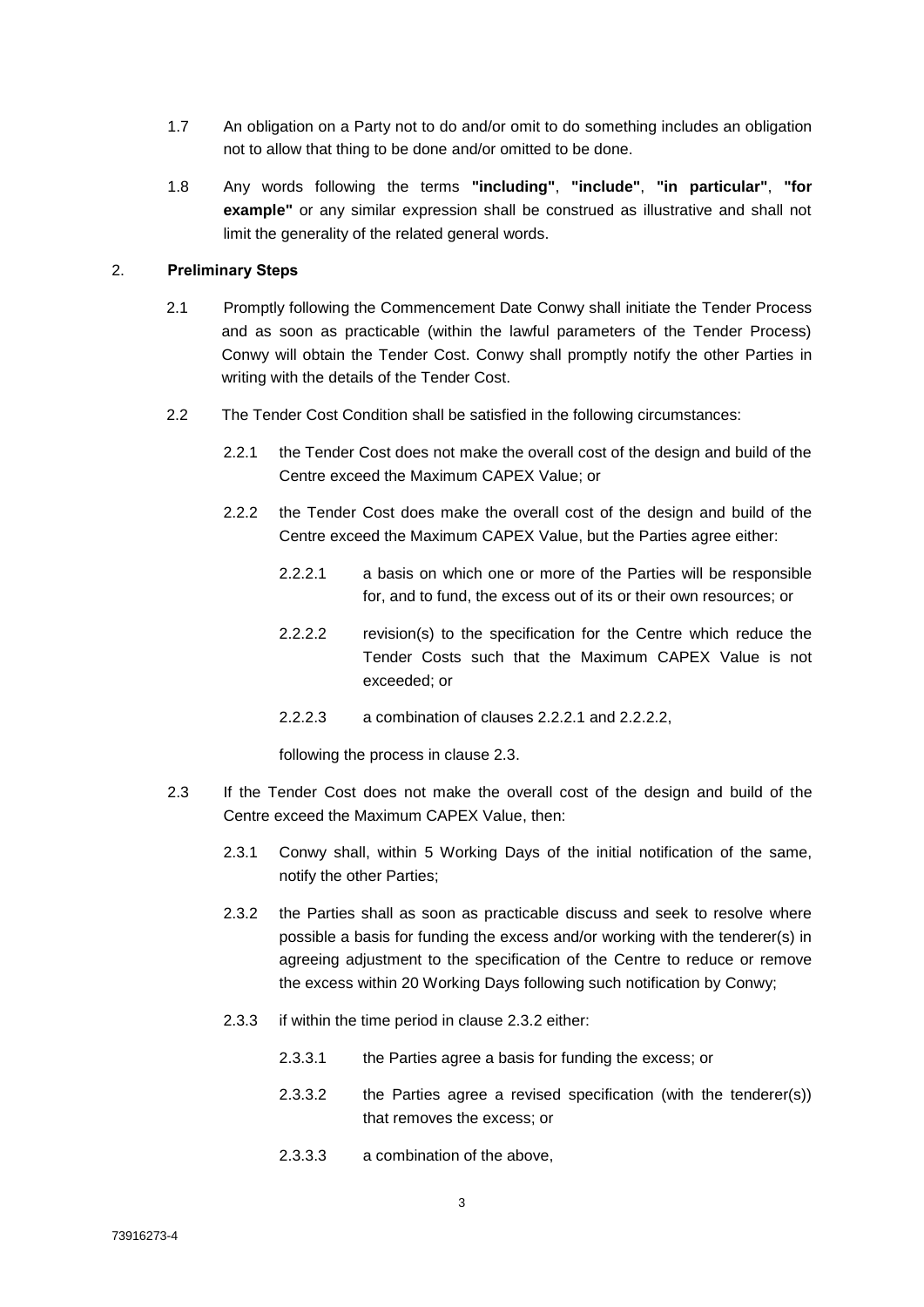then the Tender Cost Condition shall be satisfied;

- 2.3.4 if the Parties do not agree a basis for funding the excess and/or revision to the specification of the Centre sufficient to reduce the excess, within the time period set out in clause 2.3.2 (or such longer period, if any, as may be agreed in writing between the Parties), then the Tender Cost Condition shall not be satisfied and this Agreement shall automatically terminate.
- 2.4 Following:
	- 2.4.1 satisfaction of the Tender Cost Condition; and
	- 2.4.2 approval from the Welsh Government as to the provision and availability of grant funding through the Fund for the design and build of the Centre at least up to the Maximum CAPEX Value,

Conwy shall enter into the Works Contract.

#### 3. **Funding Commitment**

Each Party agrees to take all reasonable steps to ensure that any allocations that it may receive or be allocated under the Fund are directed towards Conwy to support the design and build of the Centre, including the payment obligations of Conwy under the Works Contract and recompense for or otherwise fund any other CAPEX Items.

#### 4. **Centre Funding and Governance**

- 4.1 Following completion of the Works Contract, the Parties acknowledge that the operation of the Centre shall be subject to separate funding and governance arrangements (together in part with the Board) which the Parties agree to put in place as soon as reasonably practicable, and in any event in advance of completion of the Works (subject only where relevant to any arrangements to be agreed with the Board).
- 4.2 The separate funding and governance arrangements between the Parties shall include (among other things):
	- 4.2.1 as between Conwy and Denbigh the ongoing funding of the administrative operation and maintenance of the Centre (to be agreed between them);
	- 4.2.2 governance arrangements relating to:
		- 4.2.2.1 the methodology by which children from the Conwy and Denbigh regions are granted pathway access to the medical services to be provided at the Centre;
		- 4.2.2.2 the staffing both of medical and other personnel and the management of those staff (and in respect of which the Parties acknowledge that it is the intention that the Board shall be responsible for (and for the costs of) medical staff to be provided to undertake work at or in connection with the Centre).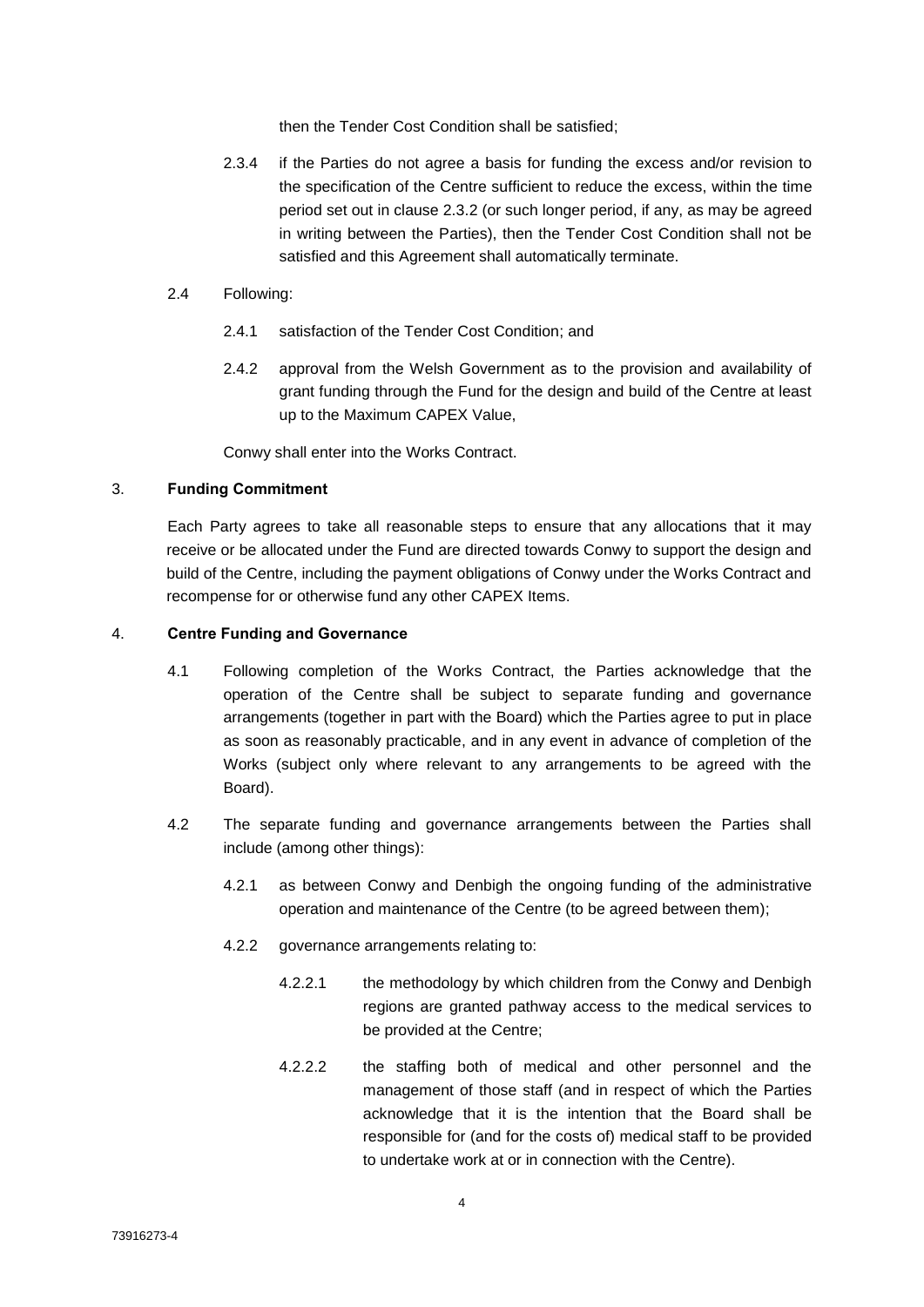#### 5. **Confidentiality**

- 5.1 Each Party undertakes that it shall not disclose to any person any confidential information concerning the business or affairs of the other Party, except as permitted by clause [5.3.](#page-6-0)
- 5.2 Each party may disclose the other party's confidential information:
	- 5.2.1 to those of its employees, officers, representatives or advisers who need to know such information for the purposes of exercising the Party's rights or carrying out its obligations under or in connection with this Agreement. Each Party shall ensure that its employees, officers, representatives or advisers to whom it discloses the other Party's confidential information comply with this clause 6;
	- 5.2.2 as may be required by law (including the Freedom of Information Act 2004 and the Environmental Information Regulations 2004), a court of competent jurisdiction or any governmental or regulatory authority.
- <span id="page-6-0"></span>5.3 No Party shall use another Party's confidential information for any purpose other than to exercise its rights and perform its obligations under or in connection with this Agreement.

#### 6. **Termination**

- 6.1 This Agreement shall terminate either:
	- 6.1.1 pursuant to clause 2.3.4; or
	- 6.1.2 upon fulfillment by the Parties of all of their respective obligations under this Agreement.
- 6.2 Any provision of this Agreement that expressly or by implication is intended continue in force on or after termination of this Agreement shall remain in full force and effect.
- 6.3 Termination of this Agreement shall not affect any rights, remedies, obligations or liabilities of the Parties that have accrued up to the date of termination, including the right to claim damages or under an indemnity in respect of any breach of this Agreement which existed at or before the date of termination.

### 7. **General Provisions**

- 7.1 *Entire agreement*
	- 7.1.1 This Agreement constitutes the entire agreement between the parties and supersedes and extinguishes all previous agreements, promises, assurances, warranties, representations and understandings between them, whether written or oral, relating to its subject matter.
	- 7.1.2 Each Party agrees that in entering into this Agreement it does not rely on any statement, representation, assurance or warranty (whether made innocently or negligently) that is not set out in this Agreement.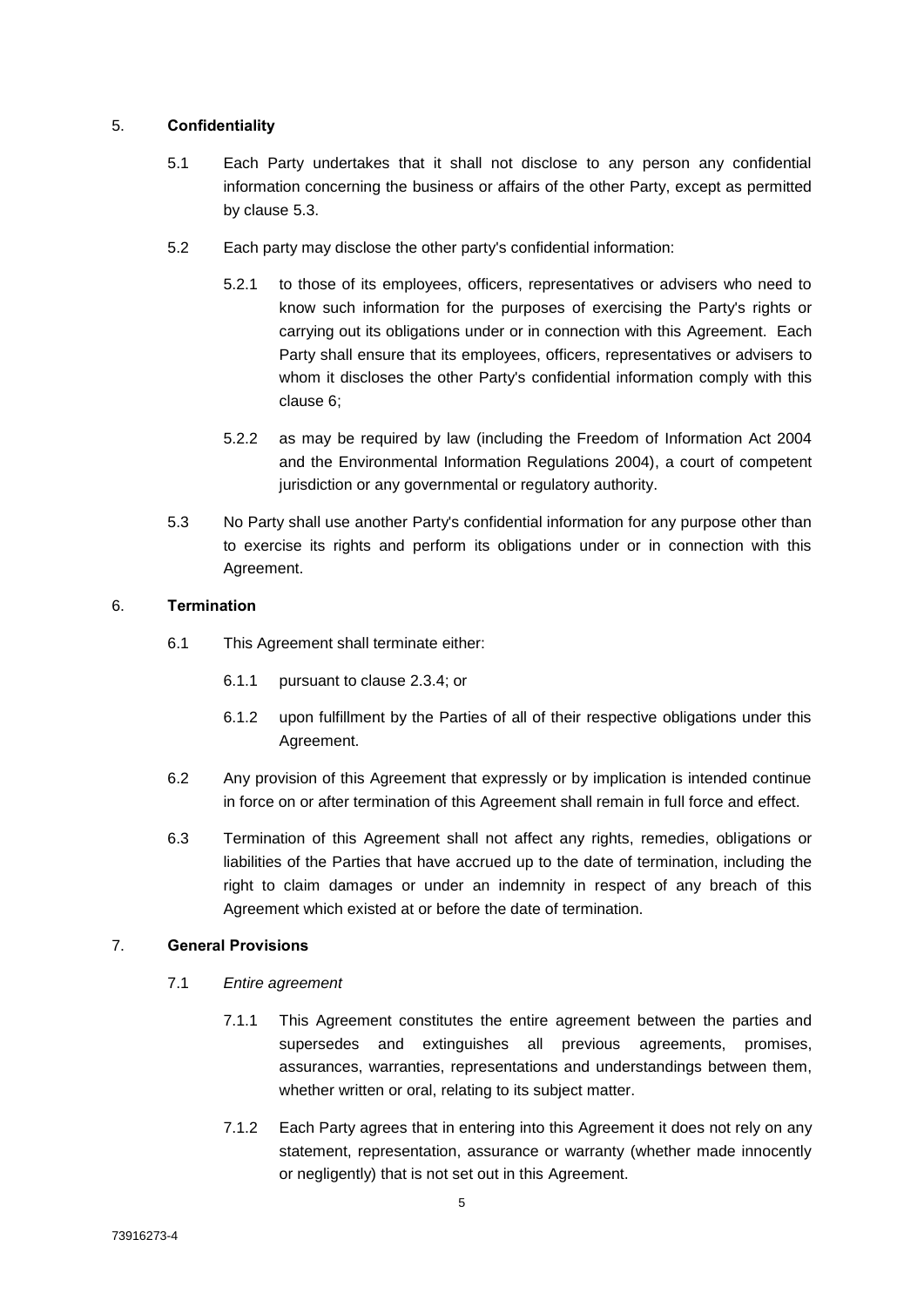- 7.1.3 Nothing in this clause shall limit or exclude any liability for fraud.
- 7.2 No variation of this Agreement shall be effective unless it is in writing, refers to this Agreement and is signed by each Party (or its authorised representative).
- 7.3 A waiver of any right or remedy under this Agreement or at law or in equity is only effective if given in writing and signed by the Party waiving such right or remedy and shall not be deemed a waiver of any subsequent breach or default. No failure or delay by a Party to exercise any right or remedy provided under this Agreement or by law shall constitute a waiver of that or any other right or remedy, nor shall it prevent or restrict the further exercise of that or any other right or remedy. No single or partial exercise of such right or remedy shall prevent or restrict the further exercise of that or any other right or remedy.
- 7.4 Nothing in this Agreement is intended to, or shall be deemed to, establish any partnership or joint venture between the Parties, constitute any Party the agent of any other Party, or authorise any Party to make or enter into any commitments for or on behalf of the other Party (save for the commitment by Conwy to enter into the Works Contract on the terms specified by this Agreement).
- 7.5 Each party shall execute and deliver such documents and perform such acts as may reasonably be required for the purpose of giving full effect to this Agreement and shall use all reasonable endeavours to procure that any necessary third party shall do the same.
- <span id="page-7-0"></span>7.6 *Notices*
	- 7.6.1 A notice given to a Party under or in connection with this Agreement shall be in writing and sent to the party at the address or to the fax number or email address notified in writing to the other Parties.
	- 7.6.2 The following table sets out methods by which a notice may be sent and, if sent by that method, the corresponding deemed delivery date and time:

| Delivery method                                                                                                       | Deemed delivery date and time                                                                                                        |  |
|-----------------------------------------------------------------------------------------------------------------------|--------------------------------------------------------------------------------------------------------------------------------------|--|
| Delivery by hand                                                                                                      | On signature of a delivery receipt or, if not<br>signed for, at the time the notice is left at the<br>address                        |  |
| Pre-paid first class post                                                                                             | 09:00 on the second Working Day after<br>posting                                                                                     |  |
| Signed-for next working day delivery service                                                                          | At the time recorded by the delivery service                                                                                         |  |
| Fax                                                                                                                   | At the time of transmission                                                                                                          |  |
| Email providing the sender does not receive<br>an error message or out of office message<br>in response to such email | (1) If the email is sent with "delivery receipt"<br>functionality enabled, at the time specified in<br>any relevant delivery receipt |  |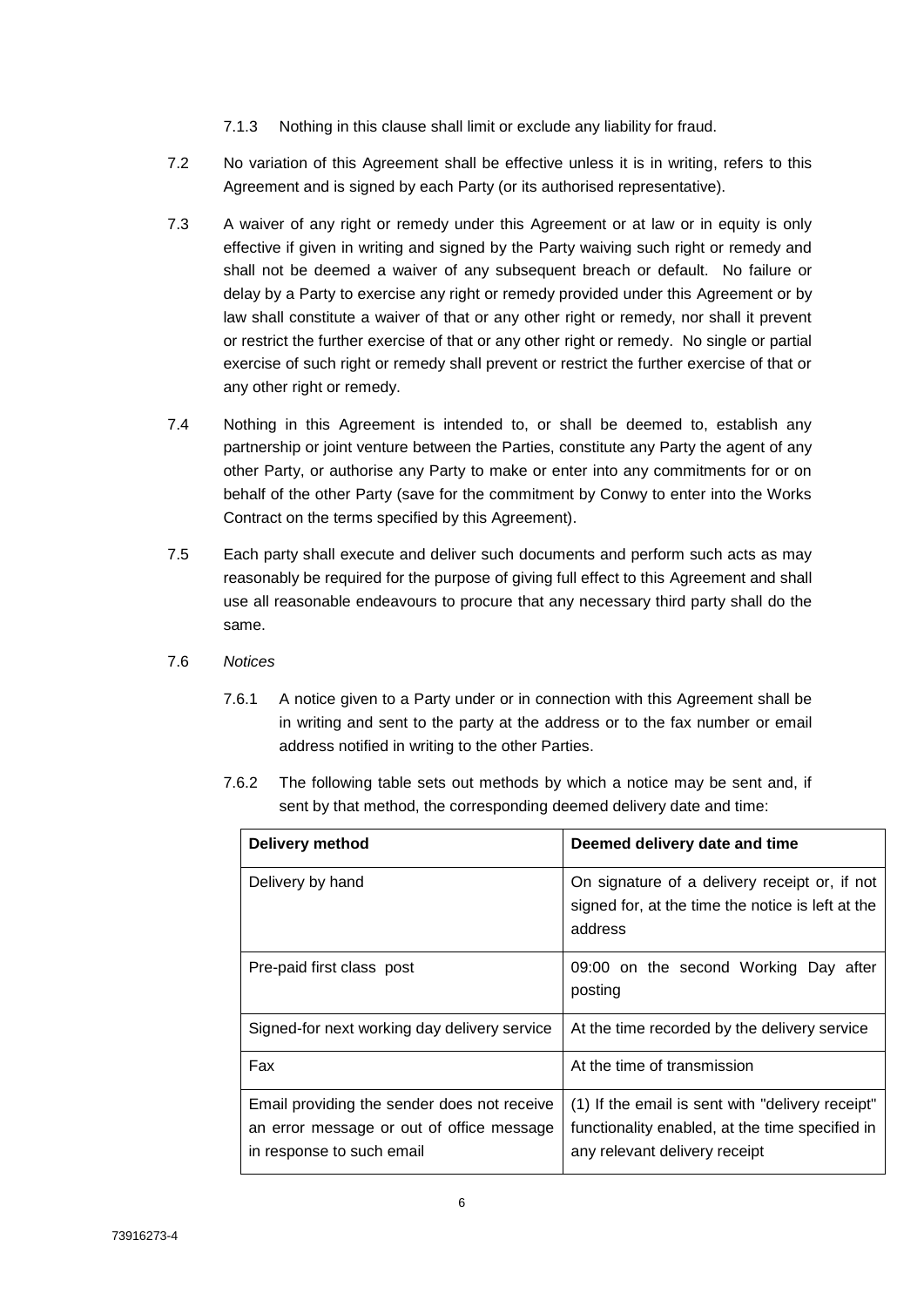| (2) If (1) does not apply but the recipient                                                                                  |  |
|------------------------------------------------------------------------------------------------------------------------------|--|
| acknowledges receipt within three hours                                                                                      |  |
| after the email was sent, at the time of such                                                                                |  |
| acknowledgment                                                                                                               |  |
| If neither (1) nor (2) applies, three hours<br>after the time of sending (as evidenced by<br>the sender's email application) |  |

- 7.6.3 For the purpose of clause [7.6.2](#page-7-0) and calculating deemed receipt, if deemed receipt would occur outside Business Hours, receipt is deemed to take place at 09:00 on the next Business Day.
- 7.6.4 This clause 8.6 does not apply to the service of any proceedings or other documents in any legal action or, where applicable, any arbitration or other method of dispute resolution.
- 7.7 This Agreement may be executed in any number of counterparts, each of which when executed shall constitute a duplicate original, but all the counterparts shall together constitute a single agreement.
- 7.8 Transmission of:
	- 7.8.1 an executed counterpart of this Agreement (but for the avoidance of doubt not just a signature page) by fax; or
	- 7.8.2 the executed signature page of a counterpart of this Agreement (in PDF, JPEG or other agreed format) together with a full copy of the final agreed version of this Agreement by email,

shall take effect as delivery of an executed counterpart of this Agreement. If either method of delivery is adopted, without prejudice to the validity of the agreement thus made, each party shall provide the others with the original of such counterpart as soon as reasonably possible.

- 7.9 No one other than a Party to this Agreement[ shall have any right to enforce any of its terms.
- 7.10 This Agreement and any dispute or claim arising out of or in connection with it or its subject matter or formation shall be governed by and construed in accordance with the law of England and Wales.

**In witness whereof** this Agreement has been executed as a Deed on the date first stated above.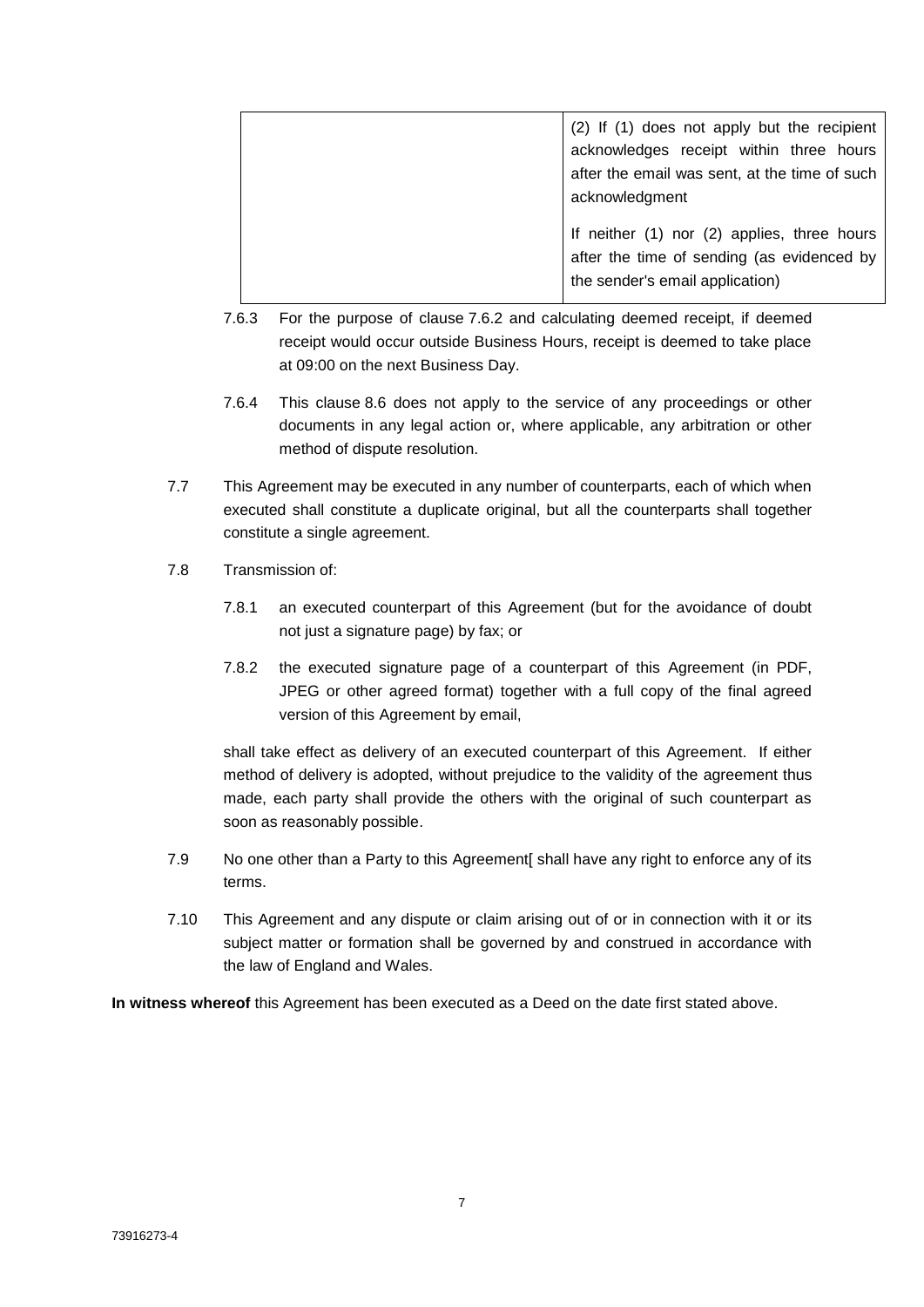## **SCHEDULE**

# **CAPEX Items**

| <b>Capital Expenditure</b>                                                             |            |            |  |  |
|----------------------------------------------------------------------------------------|------------|------------|--|--|
| Design Fees, Demolition and<br><b>Survey Costs to date</b>                             | £269,866   |            |  |  |
| Project<br>Management/Supervision, QS<br>and M & E Design Review Fees<br>to completion | £132,537   |            |  |  |
| <b>Construction Cost</b>                                                               | £2,115,853 |            |  |  |
| Contingency (8%)                                                                       | £169,268   |            |  |  |
| TOTAL CAPITAL EXPENDITURE                                                              |            | £2,687,524 |  |  |
| Deduct ICF Grant 2019/20                                                               | £198,593   |            |  |  |
| Deduct ICF (Paradise)                                                                  | £655,000   |            |  |  |
| Deduct ICF 2021/2022                                                                   | £1,833,931 |            |  |  |
| TOTAL AVAILABLE FUNDING                                                                |            | £2,687,524 |  |  |
| <b>FUNDING SURPLUS/DEFICIT</b>                                                         |            | -£0        |  |  |